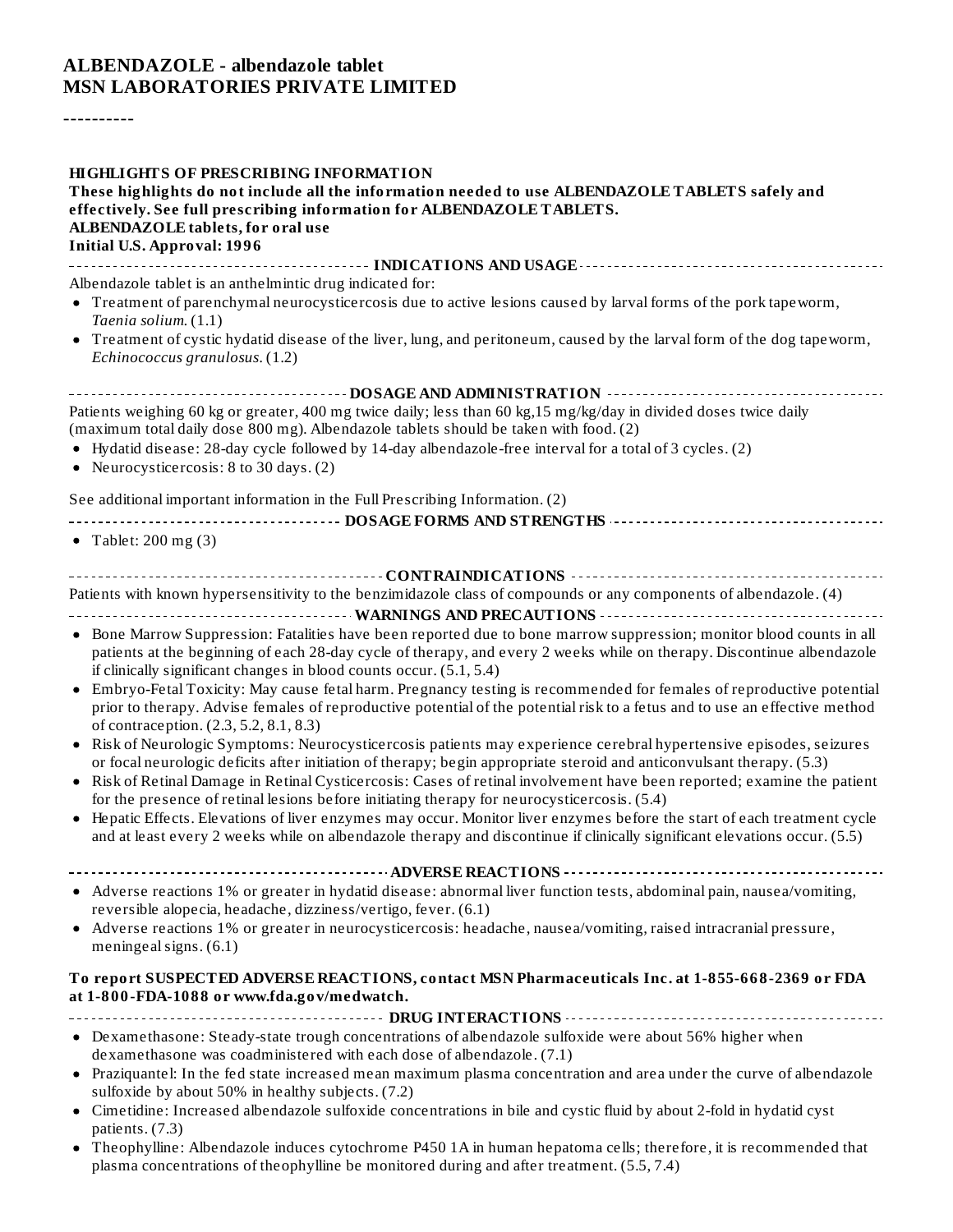#### **FULL PRESCRIBING INFORMATION: CONTENTS\* 1 INDICATIONS AND USAGE**

- 1.1 Neurocysticercosis
- 1.2 Hydatid Disease

### **2 DOSAGE AND ADMINISTRATION**

#### 2.1 Dosage

- 2.2 Concomitant Medication to Avoid Adverse Reactions
- 2.3 Monitoring for Safety Before and During Treatment

### **3 DOSAGE FORMS AND STRENGTHS**

**4 CONTRAINDICATIONS**

### **5 WARNINGS AND PRECAUTIONS**

- 5.1 Bone Marrow Suppression
- 5.2 Embryo-Fetal Toxicity
- 5.3 Risk of Neurologic Symptoms in Neurocysticercosis
- 5.4 Risk of Retinal Damage in Patients with Retinal Neurocysticercosis
- 5.5 Hepatic Effects
- 5.6 Unmasking of Neurocysticercosis in Hydatid Patients

### **6 ADVERSE REACTIONS**

- 6.1 Clinical Trials Experience
- 6.2 Postmarketing Experience

### **7 DRUG INTERACTIONS**

- 7.1 Dexamethasone
- 7.2 Praziquantel
- 7.3 Cimetidine
- 7.4 Theophylline

### **8 USE IN SPECIFIC POPULATIONS**

- 8.1 Pregnancy
- 8.2 Lactation
- 8.3 Females and Males of Reproductive Potential
- 8.4 Pediatric Use
- 8.5 Geriatric Use
- 8.6 Patients with Impaired Renal Function
- 8.7 Patients with Extra-Hepatic Obstruction

### **10 OVERDOSAGE**

### **11 DESCRIPTION**

### **12 CLINICAL PHARMACOLOGY**

- 12.1 Mechanism of Action
- 12.3 Pharmacokinetics
- 12.4 Microbiology

### **13 NONCLINICAL TOXICOLOGY**

13.1 Carcinogenesis, Mutagenesis, Impairment of Fertility

# **16 HOW SUPPLIED/STORAGE AND HANDLING**

- 16.1 How Supplied
- 16.2 Storage and Handling

## **17 PATIENT COUNSELING INFORMATION**

\* Sections or subsections omitted from the full prescribing information are not listed.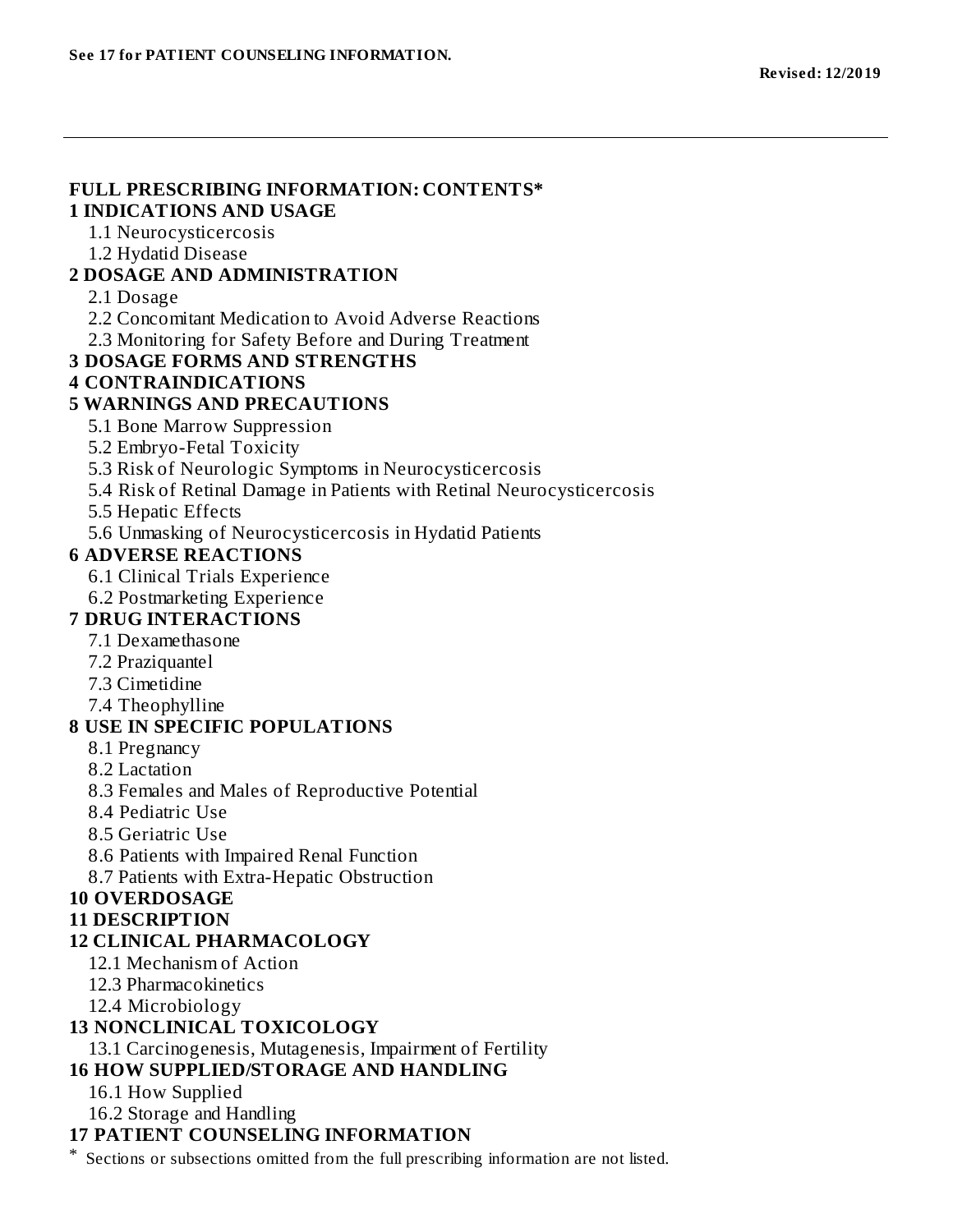### **FULL PRESCRIBING INFORMATION**

#### **1 INDICATIONS AND USAGE**

#### **1.1 Neurocysticercosis**

Albendazole tablets are indicated for the treatment of parenchymal neurocysticercosis due to active lesions caused by larval forms of the pork tapeworm, *Taenia solium*.

#### **1.2 Hydatid Dis eas e**

Albendazole tablets are indicated for the treatment of cystic hydatid disease of the liver, lung, and peritoneum, caused by the larval form of the dog tapeworm, *Echinococcus granulosus*.

### **2 DOSAGE AND ADMINISTRATION**

#### **2.1 Dosage**

Dosing of albendazole tablets will vary depending upon the indication. Albendazole tablets may be crushed or chewed and swallowed with a drink of water. Albendazole tablets should be taken with food *[ see Clinical Pharmacology (12.3)].*

### **Table 1: Albendazole Tablets Dosage**

| <b>Indication</b>      | <b>Patient Weight</b>     | Dose                      | <b>Duration</b>            |
|------------------------|---------------------------|---------------------------|----------------------------|
| <b>Hydatid Disease</b> | 60 kg or greater          | 400 mg twice daily, with  | 28-day cycle followed by a |
|                        |                           | meals                     | 14-day albendazole-free    |
|                        | Less than $60 \text{ kg}$ | 15 mg/kg/day given in     | interval, for a total of 3 |
|                        |                           | divided doses twice daily | cycles                     |
|                        |                           | with meals (maximum total |                            |
|                        |                           | daily dose 800 mg)        |                            |
| Neurocysticercosis     | 60 kg or greater          | 400 mg twice daily, with  | 8 to 30 days               |
|                        |                           | meals                     |                            |
|                        | Less than $60 \text{ kg}$ | 15 mg/kg/day given in     |                            |
|                        |                           | divided doses twice daily |                            |
|                        |                           | with meals (maximum total |                            |
|                        |                           | daily dose $800$ mg)      |                            |

### **2.2 Concomitant Medication to Avoid Advers e Reactions**

Patients being treated for neurocysticercosis should receive appropriate steroid and anticonvulsant therapy as required. Oral or intravenous corticosteroids should be considered to prevent cerebral hypertensive episodes during the first week of treatment *[ see Warnings and Precautions (5.3)].*

### **2.3 Monitoring for Safety Before and During Treatment**

- Monitor blood counts at the beginning of each 28-day cycle of therapy, and every 2 weeks while on therapy with albendazole tablets in all patients *[ see Warnings and Precautions (5.1)].*
- Monitor liver enzymes (transaminases) at the beginning of each 28-day cycle of therapy, and at least every 2 weeks during treatment with albendazole tablets in all patients *[ see Warnings and Precautions (5.5)].*
- Obtain a pregnancy test in females of reproductive potential prior to therapy *[ see Warnings and*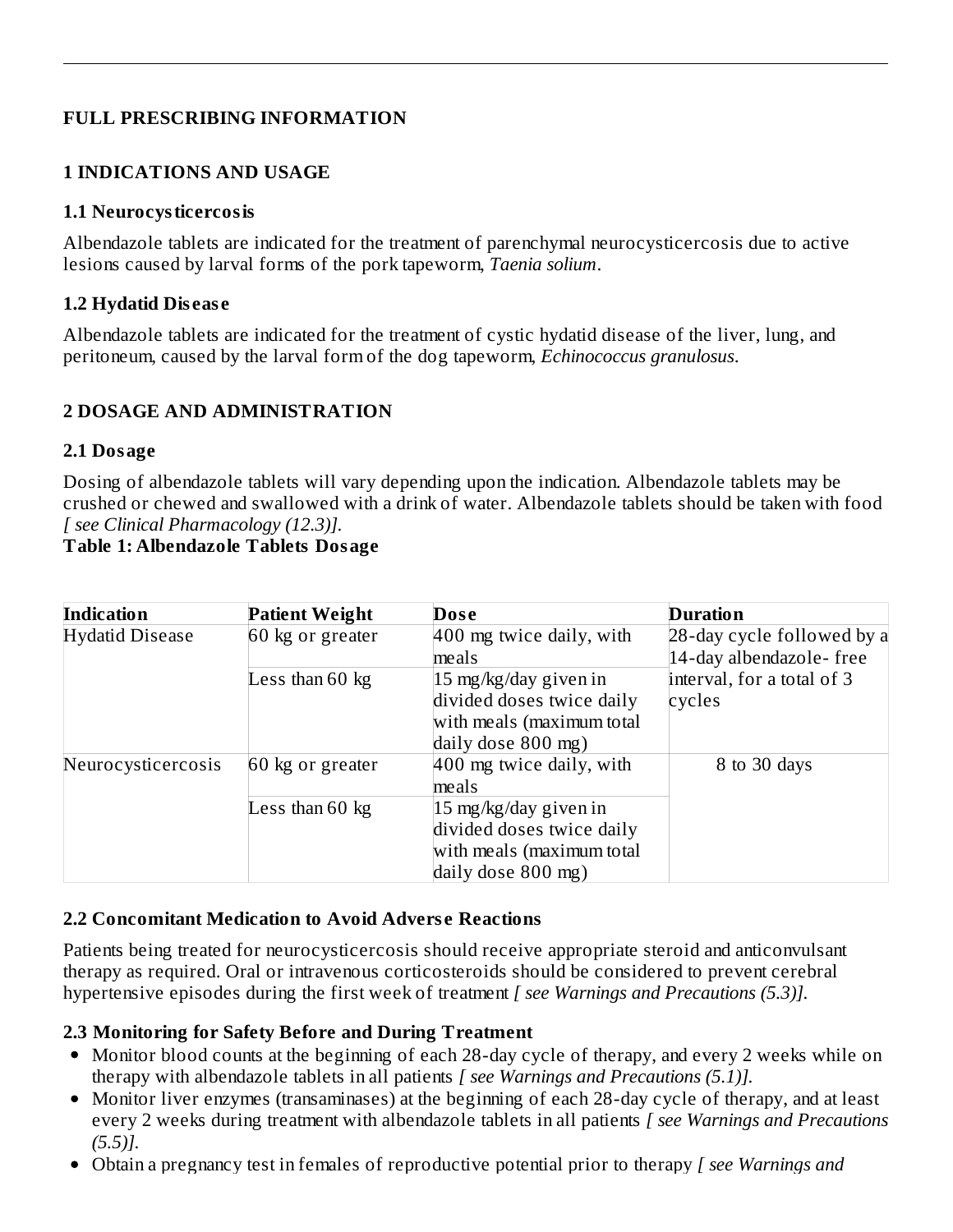## **3 DOSAGE FORMS AND STRENGTHS**

• Tablet: 200 mg

## **4 CONTRAINDICATIONS**

Albendazole is contraindicated in patients with known hypersensitivity to the benzimidazole class of compounds or any components of albendazole.

## **5 WARNINGS AND PRECAUTIONS**

### **5.1 Bone Marrow Suppression**

Fatalities associated with the use of albendazole have been reported due to granulocytopenia or pancytopenia. Albendazole may cause bone marrow suppression, aplastic anemia, and agranulocytosis. Monitor blood counts at the beginning of each 28-day cycle of therapy, and every 2 weeks while on therapy with albendazole in all patients. Patients with liver disease and patients with hepatic echinococcosis are at increased risk for bone marrow suppression and warrant more frequent monitoring of blood counts. Discontinue albendazole if clinically significant decreases in blood cell counts occur.

### **5.2 Embryo-Fetal Toxicity**

Based on findings from animal reproduction studies, albendazole may cause fetal harm when administered to a pregnant woman. Embryotoxicity and skeletal malformations were reported in rats and rabbits when treated during the period of organogenesis (at oral doses approximately 0.1 to 0.6 times the recommended human dose normalized for total body surface area). Advise pregnant women of the potential risk to a fetus. Pregnancy testing is recommended for females of reproductive potential prior to initiating albendazole [*see Dosage and Administration (2.3) ].*Advise females of reproductive potential to use an effective method of contraception during treatment with albendazole and for 3 days after the final dose [*see Use in Specific Populations (8.1, 8.3) and Clinical Pharmacology (12.3) ].*

### **5.3 Risk of Neurologic Symptoms in Neurocysticercosis**

Patients being treated for neurocysticercosis should receive steroid and anticonvulsant therapy to prevent neurological symptoms (e.g. seizures, increased intracranial pressure and focal signs) as a result of an inflammatory reaction caused by death of the parasite within the brain.

### **5.4 Risk of Retinal Damage in Patients with Retinal Neurocysticercosis**

Cysticercosis may involve the retina. Before initiating therapy for neurocysticercosis, examine the patient for the presence of retinal lesions. If such lesions are visualized, weigh the need for anticysticeral therapy against the possibility of retinal damage resulting from inflammatory damage caused by albendazole-induced death of the parasite.

## **5.5 Hepatic Effects**

In clinical trials, treatment with albendazole has been associated with mild to moderate elevations of hepatic enzymes in approximately 16% of patients. These elevations have generally returned to normal upon discontinuation of therapy. There have also been case reports of acute liver failure of uncertain causality and hepatitis *[ see Adverse Reactions (6)].*

Monitor liver enzymes (transaminases) before the start of each treatment cycle and at least every 2 weeks during treatment. If hepatic enzymes exceed twice the upper limit of normal, consideration should be given to discontinuing albendazole therapy based on individual patient circumstances. Restarting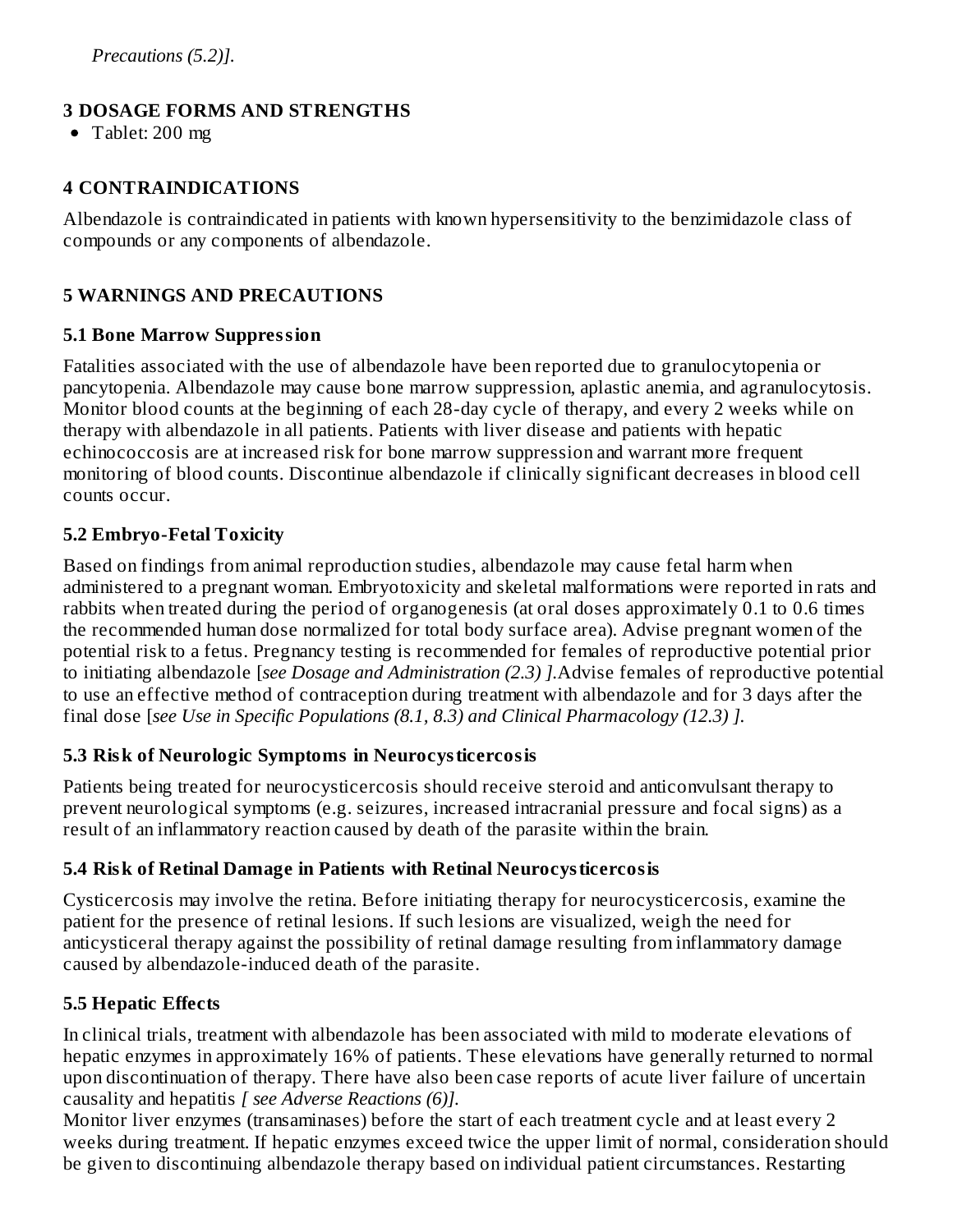albendazole treatment in patients whose hepatic enzymes have normalized off treatment is an individual decision that should take into account the risk/benefit of further albendazole usage. Perform laboratory tests frequently if albendazole treatment is restarted.

Patients with elevated liver enzyme test results are at increased risk for hepatotoxicity and bone marrow suppression *[ see Warnings and Precautions (5.1)].*Discontinue therapy if liver enzymes are significantly increased or if clinically significant decreases in blood cell counts occur.

### **5.6 Unmasking of Neurocysticercosis in Hydatid Patients**

Undiagnosed neurocysticercosis may be uncovered in patients treated with albendazole for other conditions. Patients with epidemiologic factors who are at risk for neurocysticercosis should be evaluated prior to initiation of therapy.

### **6 ADVERSE REACTIONS**

### **6.1 Clinical Trials Experience**

Because clinical trials are conducted under widely varying conditions, adverse reaction rates observed in the clinical trials of a drug cannot be directly compared to rates in the clinical trials of another drug and may not reflect the rates observed in practice.

The adverse reaction profile of albendazole differs between hydatid disease and neurocysticercosis. Adverse reactions occurring with a frequency of 1% or greater in either disease are described in Table 2 below.

These symptoms were usually mild and resolved without treatment. Treatment discontinuations were predominantly due to leukopenia (0.7%) or hepatic abnormalities (3.8% in hydatid disease). The following incidence reflects adverse reactions that were reported to be at least possibly or probably related to albendazole.

**Table 2:Advers e Reaction Incidence 1% or Greater in Hydatid Dis eas e and Neurocysticercosis**

| <b>Adverse Reaction</b>                |                                                      | Neurocysticercosis |
|----------------------------------------|------------------------------------------------------|--------------------|
|                                        | <b>Hydatid Disease</b>                               |                    |
| <b>Gas trointes tinal</b>              |                                                      |                    |
| Abdominal Pain                         | 6                                                    | 0                  |
| Nausea                                 |                                                      | 6                  |
| Vomiting                               |                                                      | 6                  |
|                                        | General disorders and administration site conditions |                    |
| Fever                                  |                                                      | $\Omega$           |
| <b>Investigations</b>                  |                                                      |                    |
| <b>Elevated Hepatic</b>                | 16                                                   | less than 1        |
| Enzymes                                |                                                      |                    |
| Nervous system disorders               |                                                      |                    |
| <b>Dizziness</b>                       |                                                      | less than 1        |
| Headache                               |                                                      | 11                 |
| Meningeal Signs                        |                                                      |                    |
| Raised Intracranial                    | 0                                                    | $\overline{2}$     |
| Pressure                               |                                                      |                    |
| Vertigo                                |                                                      | less than 1        |
| Skin and subcutaneous tissue disorders |                                                      |                    |
| Reversible Alopecia                    |                                                      | less than 1        |

The following adverse events were observed at an incidence of less than 1%:

**Blood and Lymphatic System Disorders:** There have been reports of leukopenia, granulocytopenia,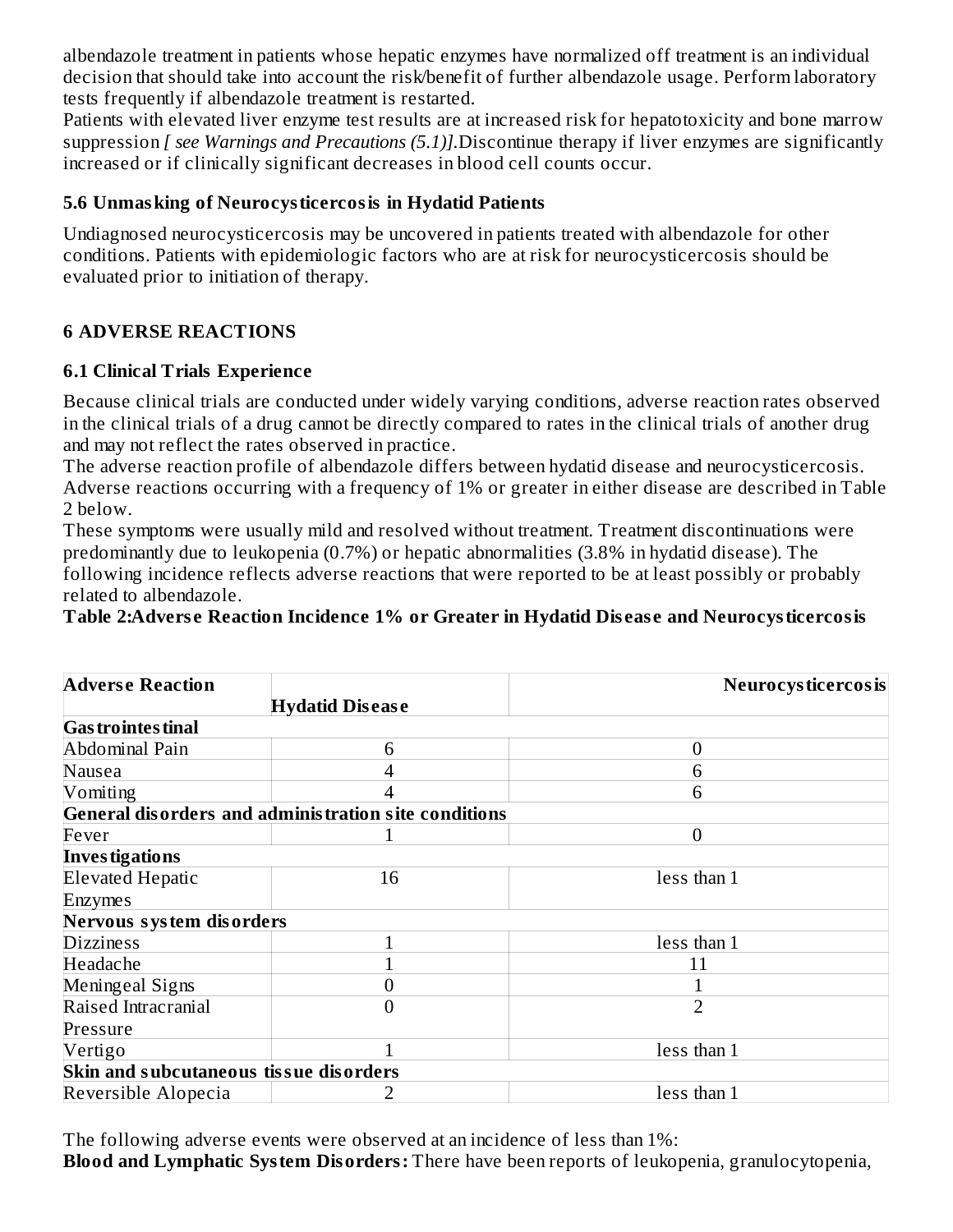pancytopenia, agranulocytosis, or thrombocytopenia *[ see Warnings and Precautions (5.1)].* **Immune System Disorders:** Hypersensitivity reactions, including rash and urticaria.

### **6.2 Postmarketing Experience**

The following adverse reactions have been identified during post-approval use of albendazole. Because these reactions are reported voluntarily from a population of uncertain size, it is not always possible to reliably estimate their frequency or establish a causal relationship to drug exposure. **Blood and Lymphatic System Disorders:** Aplastic anemia, bone marrow suppression, neutropenia. **Eye Disorders:** Vision blurred. **Gastrointestinal Disorders:** Diarrhea. **General System Disorders**: Asthenia. **Hepatobiliary Disorders:** Elevations of hepatic enzymes, hepatitis, acute liver failure. **Mus culoskeletal and Connective Tissue Disorders:** Rhabdomyolysis. **Nervous System Disorders:** Somnolence, convulsion. **Renal and Urinary Disorders:** Acute renal failure. **Skin and Subcutaneous Tissue Disorders:** Erythema multiforme, Stevens-Johnson syndrome.

### **7 DRUG INTERACTIONS**

### **7.1 Dexamethasone**

Steady-state trough concentrations of albendazole sulfoxide were about 56% higher when 8 mg dexamethasone was co-administered with each dose of albendazole (15 mg/kg/day) in 8 neurocysticercosis patients.

### **7.2 Praziquantel**

In the fed state, praziquantel (40 mg/kg) increased mean maximum plasma concentration and area under the curve of albendazole sulfoxide by about 50% in healthy subjects ( $n = 10$ ) compared with a separate group of subjects (n = 6) given albendazole alone. Mean  $\rm T_{max}$  and mean plasma elimination half-life of albendazole sulfoxide were unchanged. The pharmacokinetics of praziquantel were unchanged following co-administration with albendazole (400 mg).

### **7.3 Cimetidine**

Albendazole sulfoxide concentrations in bile and cystic fluid were increased (about 2-fold) in hydatid cyst patients treated with cimetidine (10 mg/kg/day) ( $n = 7$ ) compared with albendazole (20 mg/kg/day) alone  $(n = 12)$ . Albendazole sulfoxide plasma concentrations were unchanged 4 hours after dosing.

### **7.4 Theophylline**

Following a single dose of albendazole (400 mg), the pharmacokinetics of theophylline (aminophylline 5.8 mg/kg infused over 20 minutes) were unchanged. Albendazole induces cytochrome P450 1A in human hepatoma cells; therefore, it is recommended that plasma concentrations of theophylline be monitored during and after treatment.

### **8 USE IN SPECIFIC POPULATIONS**

### **8.1 Pregnancy**

### Risk Summary

Based on findings from animal reproduction studies, albendazole may cause fetal harm when administered to a pregnant woman. However, available human data from a small number of published case series and reports on the use of multiple-dose albendazole in the 1st trimester of pregnancy, and several published studies on single-dose albendazole use later in pregnancy, have not identified any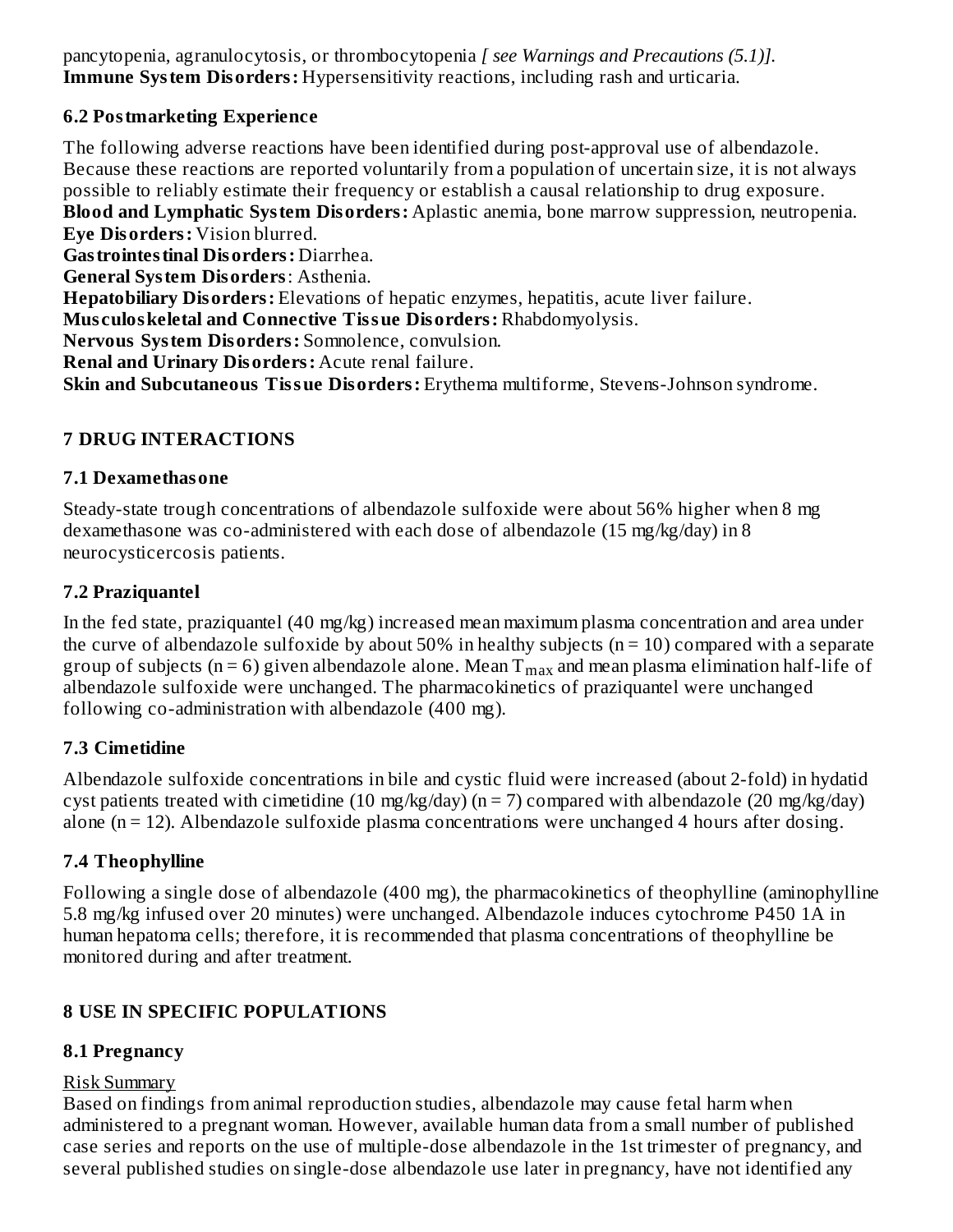drug-associated risks for major birth defects, miscarriage, or adverse maternal or fetal outcomes. In animal reproductive studies, oral administration of albendazole during the period of organogenesis caused embryotoxicity and skeletal malformations in pregnant rats (at doses of 0.10 times and 0.32 times the maximum recommended human dose based on body surface area in mg/m<sup>2</sup>) and pregnant rabbits (at doses of 0.60 times the maximum recommended human dose based on body surface area in mg/m<sup>2</sup>). Albendazole was also associated with maternal toxicity in rabbits (at doses of 0.60 times the recommended human dose based on body surface area in mg/m<sup>2</sup>) (*see Data*). Advise a pregnant woman of the potential risk to the fetus.

The estimated background risk of major birth defects and miscarriage for the indicated population is unknown. All pregnancies have a background risk of birth defects, loss, or other adverse outcomes. In the U.S. general population, the estimated background risk of major birth defects and miscarriage in clinically recognized pregnancies is 2 to 4% and 15 to 20%, respectively.

#### Data

#### *Animal Data*

Albendazole has been shown to be teratogenic (to cause embryotoxicity and skeletal malformations) in pregnant rats and rabbits. The teratogenic response in the rat was shown at oral doses of 10 and 30 mg/kg/day (0.10 times and 0.32 times the maximum recommended human dose based on body surface area in mg/m<sup>2</sup>, respectively) during organogenesis (gestation days 6 to 15) and in pregnant rabbits at oral doses of 30 mg/kg/day (0.60 times the maximum recommended human dose based on body surface area in mg/m<sup>2</sup>) administered during organogenesis (gestation days 7 to 19). In the rabbit study, maternal toxicity (33% mortality) was noted at 30 mg/kg/day. In mice, no teratogenic effects were observed at oral doses up to 30 mg/kg/day (0.16 times the recommended human dose based on body surface area in  $mg/m<sup>2</sup>$ ), administered during gestation days 6 to 15.

#### **8.2 Lactation**

### Risk Summary

Concentrations of albendazole and the active metabolite, albendazole sulfoxide, have been reported to be low in human breast milk. There are no reports of adverse effects on the breastfed infant and no information on the effects on milk production. The developmental and health benefits of breastfeeding should be considered along with the mother's clinical need for albendazole and any potential adverse effects on the breastfed infant from albendazole or from the underlying maternal condition.

### **8.3 Females and Males of Reproductive Potential**

#### Pregnancy Testing

Pregnancy testing is recommended for females of reproductive potential prior to initiating albendazole. **Contraception** 

*Females*

Albendazole may cause fetal harm when administered to a pregnant woman *[see Use in Specific Populations (8.1)].*Advise females of reproductive potential to use effective contraception during treatment with albendazole and for 3 days after the final dose.

### **8.4 Pediatric Us e**

Hydatid disease is uncommon in infants and young children. In neurocysticercosis, the efficacy of albendazole in children appears to be similar to that in adults.

### **8.5 Geriatric Us e**

In patients aged 65 and older with either hydatid disease or neurocysticercosis, there was insufficient data to determine whether the safety and effectiveness of albendazole is different from that of younger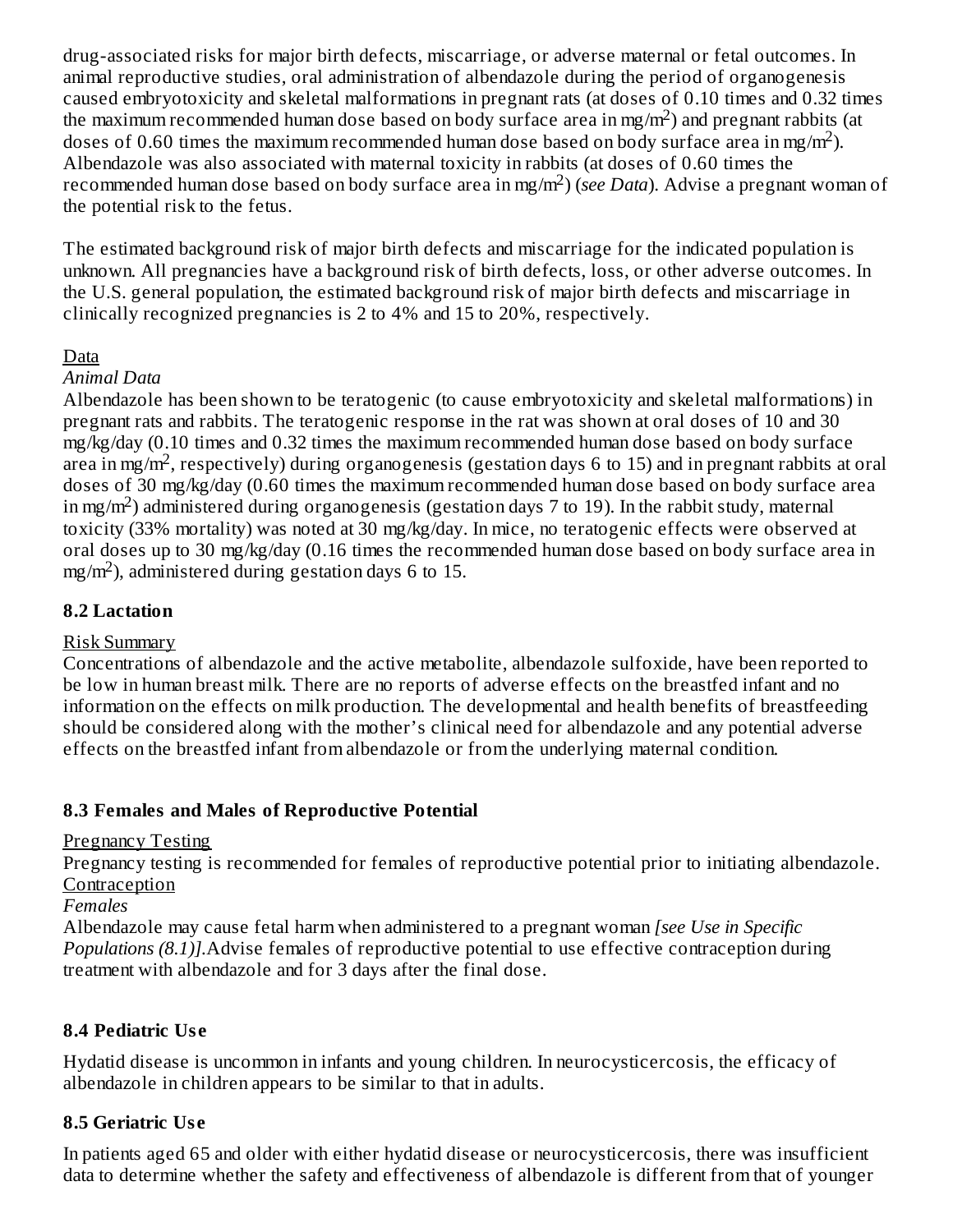patients.

### **8.6 Patients with Impaired Renal Function**

The pharmacokinetics of albendazole in patients with impaired renal function has not been studied.

#### **8.7 Patients with Extra-Hepatic Obstruction**

In patients with evidence of extrahepatic obstruction  $(n = 5)$ , the systemic availability of albendazole sulfoxide was increased, as indicated by a 2-fold increase in maximum serum concentration and a 7-fold increase in area under the curve. The rate of absorption/conversion and elimination of albendazole sulfoxide appeared to be prolonged with mean  $\rm T_{max}$  and serum elimination half-life values of 10 hours and 31.7 hours, respectively. Plasma concentrations of parent albendazole were measurable in only 1 of 5 patients.

### **10 OVERDOSAGE**

In case of overdosage, symptomatic therapy and general supportive measures are recommended.

### **11 DESCRIPTION**

Albendazole tablets, USP are an orally administered anthelmintic drug. Chemically, it is methyl 5- (propylthio)-2-benzimidazolecarbamate. Its molecular formula is  $\rm{C_{12}H_{15}N_{3}O_2S}$ . Its molecular weight is 265.34. It has the following chemical structure:

$$
H_3C \diagdown_S \overbrace{\bigotimes_N \overset{H}{\underset{O}{\bigvee}} N}^{N} \underset{O}{\xrightarrow{\text{NH}}}
$$

Albendazole, USP is a white to faintly yellowish powder, Sometimes with pinkish hue. It is freely soluble in anhydrous formic acid, very slightly soluble in ether and in methylene chloride. Albendazole, USP is practically insoluble in alcohol and in water.

Each white colored, round shaped, biconvex, film coated tablets debossed with "MA 7" on one side and plain on other side.

Inactive ingredients consist of: corn starch, lactose monohydrate, magnesium stearate, microcrystalline cellulose, povidone K 30, sodium lauryl sulfate, sodium starch glycolate, hypromellose, titanium dioxide, polyethylene glycol.

### **12 CLINICAL PHARMACOLOGY**

### **12.1 Mechanism of Action**

Albendazole is a synthetic, anthelmintic drug of the class benzimidazole *[ see Clinical Pharmacology (12.4)].*

### **12.3 Pharmacokinetics**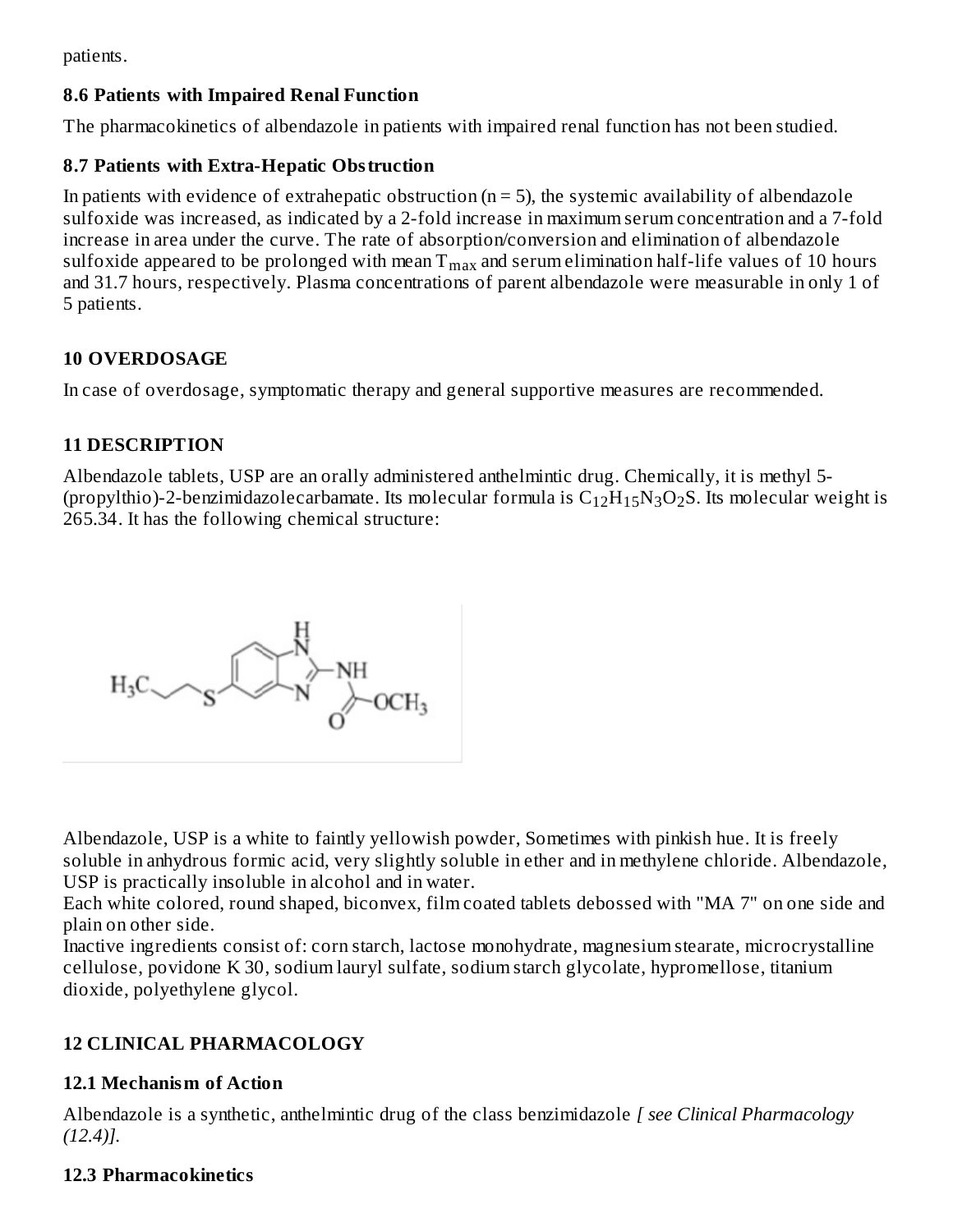### *Absorption*

Albendazole is poorly absorbed from the gastrointestinal tract due to its low aqueous solubility. Albendazole concentrations are negligible or undetectable in plasma as it is rapidly converted to the sulfoxide metabolite prior to reaching the systemic circulation. The systemic anthelmintic activity has been attributed to the primary metabolite, albendazole sulfoxide. Oral bioavailability appears to be enhanced when albendazole is coadministered with a fatty meal (estimated fat content 40 grams) as evidenced by higher (up to 5-fold on average) plasma concentrations of albendazole sulfoxide as compared to the fasted state.

Maximal plasma concentrations of albendazole sulfoxide were achieved 2 hours to 5 hours after dosing and were on average 1310 ng/mL (range 460 ng/mL to 1580 ng/mL) following oral doses of albendazole (400 mg) in 6 hydatid disease patients, when administered with a fatty meal. Plasma concentrations of albendazole sulfoxide increased in a dose-proportional manner over the therapeutic dose range following ingestion of a high-fat meal (fat content 43.1 grams). The mean apparent terminal elimination half-life of albendazole sulfoxide ranged from 8 hours to 12 hours in 25 healthy subjects, as well as in 14 hydatid and 8 neurocysticercosis patients.

Following 4 weeks of treatment with albendazole (200 mg three times daily), 12 patients'plasma concentrations of albendazole sulfoxide were approximately 20% lower than those observed during the first half of the treatment period, suggesting that albendazole may induce its own metabolism.

## *Distribution*

Albendazole sulfoxide is 70% bound to plasma protein and is widely distributed throughout the body; it has been detected in urine, bile, liver, cyst wall, cyst fluid, and cerebrospinal fluid (CSF). Concentrations in plasma were 3-fold to 10-fold and 2-fold to 4-fold higher than those simultaneously determined in cyst fluid and CSF, respectively.

### *Metabolism and Excretion*

Albendazole is rapidly converted in the liver to the primary metabolite, albendazole sulfoxide, which is further metabolized to albendazole sulfone and other primary oxidative metabolites that have been identified in human urine. Following oral administration, albendazole has not been detected in human urine. Urinary excretion of albendazole sulfoxide is a minor elimination pathway with less than 1% of the dose recovered in the urine. Biliary elimination presumably accounts for a portion of the elimination as evidenced by biliary concentrations of albendazole sulfoxide similar to those achieved in plasma.

## *Specific Populations*

## *Pediatrics*

Following single-dose administration of 200 mg to 300 mg (approximately 10 mg/kg) albendazole to 3 fasted and 2 fed pediatric patients with hydatid cyst disease (age range 6 to 13 years), albendazole sulfoxide pharmacokinetics were similar to those observed in fed adults.

## *Geriatrics*

Although no studies have investigated the effect of age on albendazole sulfoxide pharmacokinetics, data in 26 hydatid cyst patients (up to 79 years) suggest pharmacokinetics similar to those in young healthy subjects.

## **12.4 Microbiology**

### *Mechanism of Action*

Albendazole binds to the colchicine-sensitive site of β-tubulin inhibiting their polymerization into microtubules. The decrease in microtubules in the intestinal cells of the parasites decreases their absorptive function, especially the uptake of glucose by the adult and larval forms of the parasites, and also depletes glycogen storage. Insufficient glucose results in insufficient energy for the production of adenosine trisphosphate (ATP) and the parasite eventually dies.

### *Mechanism of Resistance*

Parasitic resistance to albendazole is caused by changes in amino acids that result in changes in the βtubulin protein. This causes reduced binding of the drug to β-tubulin.

In the specified treatment indications albendazole appears to be active against the larval forms of the following organisms: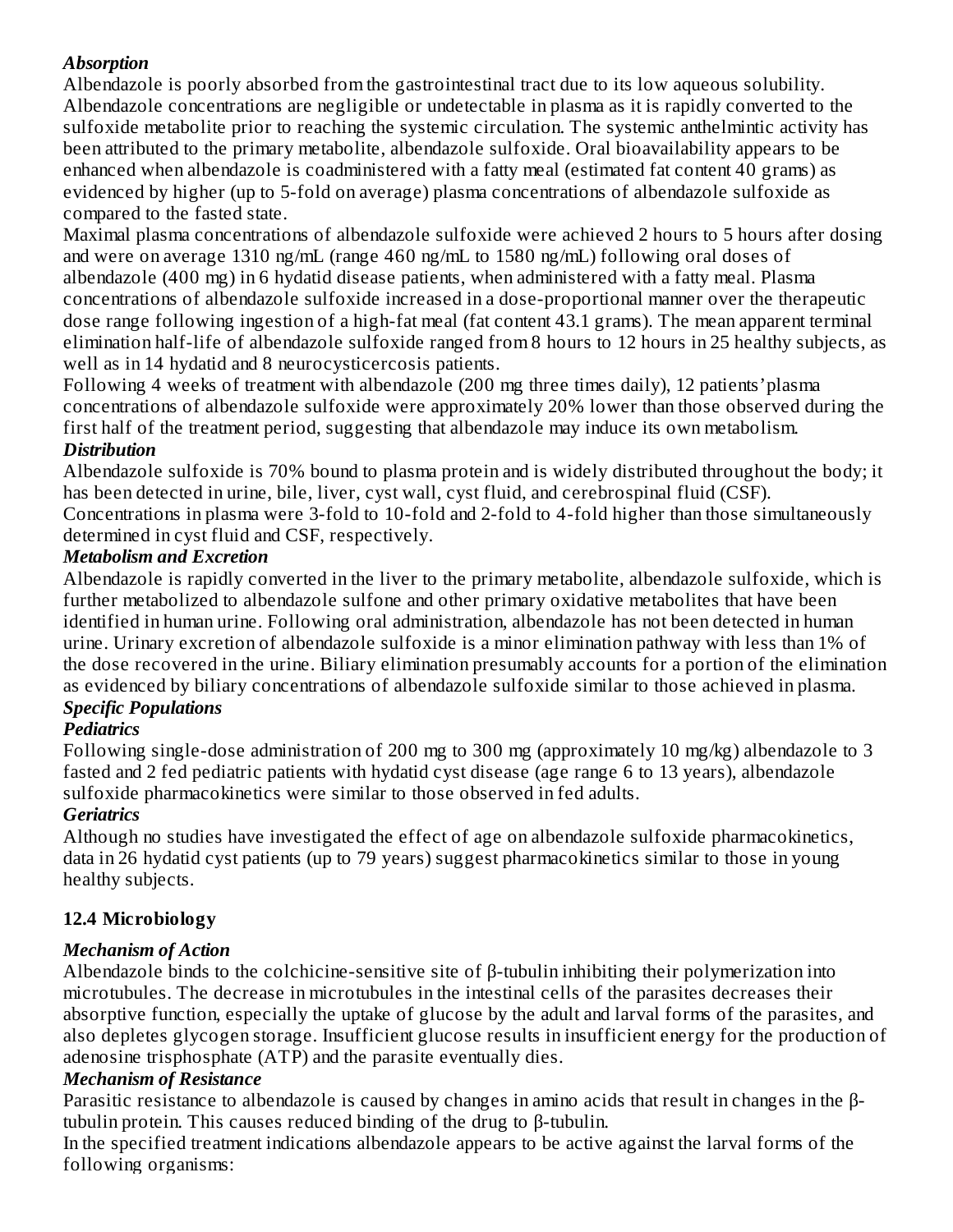## **13 NONCLINICAL TOXICOLOGY**

### **13.1 Carcinogenesis, Mutagenesis, Impairment of Fertility**

Long-term carcinogenicity studies were conducted in mice and rats.

No evidence of increased incidence of tumors was found in the mice or rats at up to 400 mg/kg/day or 20 mg/kg/day respectively (2 times and 0.2 times the recommended human dose on a body surface area basis).

In genotoxicity tests, albendazole was found negative in an Ames Salmonella/Microsome Plate mutation assay, Chinese Hamster Ovary chromosomal aberration test, and *in vivo* mouse micronucleus test. In the *in vitro* BALB/3T3 cells transformation assay, albendazole produced weak activity in the presence of metabolic activation while no activity was found in the absence of metabolic activation.

Albendazole did not adversely affect male or female fertility in the rat at an oral dose of 30 mg/kg/day (0.32 times the recommended human dose based on body surface area in mg/m<sup>2</sup>).

### **16 HOW SUPPLIED/STORAGE AND HANDLING**

### **16.1 How Supplied**

Albendazole tablets USP, 200 mg are white colored, round shaped, biconvex, film coated tablets debossed with "MA 7" on one side and plain on other side and contains 200 mg of albendazole. They are supplied as follows:

Bottles of 2 Tablets NDC 69539-151-08

Bottles of 28 Tablets NDC 69539-151-28

### **16.2 Storage and Handling**

Store at 20° to 25°C (68° to 77°F) [See USP Controlled Room Temperature].

## **17 PATIENT COUNSELING INFORMATION**

Patients should be advised that:

- Some people, particularly children, may experience difficulties swallowing the albendazole tablets whole.
- Take albendazole tablets with food.
- Advise pregnant women and females of reproductive potential of the potential risk to the fetus. Advise females to inform their prescriber of a known or suspected pregnancy [*see Warnings and Precautions (5.2), Use in Specific Populations (8.1) ].* Advise females of reproductive potential to use effective contraception during treatment with albendazole tablets and for 3 days after the final dose [*see Use in Specific Populations (8.3*)].
- During albendazole tablets therapy, monitor blood counts and liver enzymes every 2 weeks because of the possibility of harm to the liver or bone marrow [*see Warnings and Precautions (5.5)* ].

**Manufactured by: MSN Laboratories Private Limited** Telangana – 509 228, INDIA **Distributed by: MSN Pharmaceuticals Inc.** Piscataway, NJ 08854-3714 Issued on: 12/2019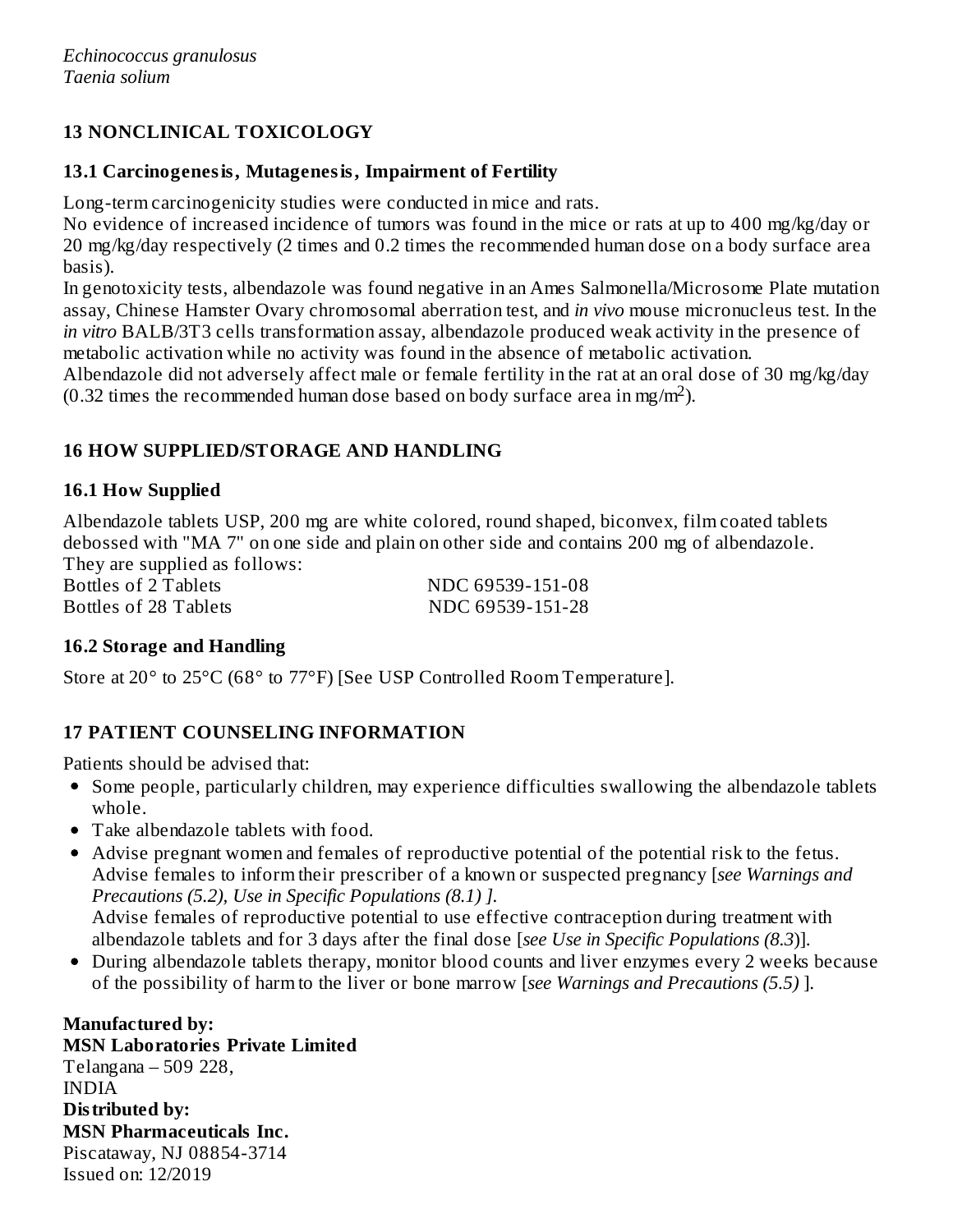### **PACKAGE LABEL.PRINCIPAL DISPLAY PANEL**

# **Albendazole-200 mg-2s-count-container-label**

| WZ<br>$\frac{1}{2}$                                                                                                            |          | Each film-coated tablet contains albendazole USP 200 mg. Rx Only<br>Usual Dosage: See accompanying prescribing information.         |                              |             | NDC 69539-151-08                   |
|--------------------------------------------------------------------------------------------------------------------------------|----------|-------------------------------------------------------------------------------------------------------------------------------------|------------------------------|-------------|------------------------------------|
| $\circ$ $\qquad$                                                                                                               |          | Store between 20° and 25°C (68° and 77°F) [see USP<br>Controlled Room Temperature].                                                 |                              |             |                                    |
| $\frac{1}{\sqrt{2}}$                                                                                                           |          | Important: Use safety closures when dispensing this<br>product unless otherwise directed by physician or requested<br>by purchaser. |                              |             | Albendazole<br><b>Tablets, USP</b> |
| $\frac{1}{\infty}$                                                                                                             | $\equiv$ | Manufactured by: MSN Laboratories Private Limited<br>Telangana - 509 228, INDIA<br>Distributed by: MSN Pharmaceuticals Inc.         |                              |             | $200$ mg                           |
| in 1991.<br>Separate provided and the second series of the second series of the second series of the second series of the<br>o |          | Piscataway, NJ 08854-3714<br>M.L No.: 5/MN/TS/2014/F/G                                                                              | DXXXXX-XX<br>Issued: 03/2019 | <b>MSNo</b> | 2 Tablets                          |

### **Albendazole-200 mg-28s-count-container-label**

| $\frac{d}{d}$ | Each film-coated tablet contains albendazole USP 200 mg. Rx Only<br>Usual Dosage: See accompanying prescribing information.                                                                               |             | NDC 69539-151-28              |
|---------------|-----------------------------------------------------------------------------------------------------------------------------------------------------------------------------------------------------------|-------------|-------------------------------|
|               | Store between 20° and 25°C (68° and 77°F) [see USP<br>Controlled Room Temperature].<br>Important: Use safety closures when dispensing this<br>product unless otherwise directed by physician or requested |             | Albendazole                   |
|               | by purchaser.<br>Manufactured by: MSN Laboratories Private Limited<br>Telangana - 509 228, INDIA                                                                                                          |             | <b>Tablets, USP</b><br>200 mg |
| $\infty$      | Distributed by: MSN Pharmaceuticals Inc.<br>Piscataway, NJ 08854-3714<br>DXXXXX-XX<br>M.L No.: 5/MN/TS/2014/F/G<br>Issued: 03/2019                                                                        | <b>MSNo</b> | 28 Tablets                    |

| <b>ALBENDAZOLE</b>                                                                   |                                                                |  |                          |  |                 |  |  |
|--------------------------------------------------------------------------------------|----------------------------------------------------------------|--|--------------------------|--|-----------------|--|--|
| albendazole tablet                                                                   |                                                                |  |                          |  |                 |  |  |
|                                                                                      |                                                                |  |                          |  |                 |  |  |
| <b>Product Information</b>                                                           |                                                                |  |                          |  |                 |  |  |
| Product Type                                                                         | HUMAN PRESCRIPTION DRUG<br>Item Code (Source)<br>NDC:69539-151 |  |                          |  |                 |  |  |
| <b>Route of Administration</b>                                                       | ORAL                                                           |  |                          |  |                 |  |  |
|                                                                                      |                                                                |  |                          |  |                 |  |  |
|                                                                                      |                                                                |  |                          |  |                 |  |  |
| <b>Active Ingredient/Active Moiety</b>                                               |                                                                |  |                          |  |                 |  |  |
|                                                                                      | <b>Ingredient Name</b>                                         |  | <b>Basis of Strength</b> |  | Strength        |  |  |
| ALBENDAZOLE (UNII: F4216019LN) (ALBENDAZOLE - UNII:F4216019LN)<br><b>ALBENDAZOLE</b> |                                                                |  |                          |  |                 |  |  |
|                                                                                      |                                                                |  |                          |  |                 |  |  |
| <b>Inactive Ingredients</b>                                                          |                                                                |  |                          |  |                 |  |  |
|                                                                                      | <b>Ingredient Name</b>                                         |  |                          |  | <b>Strength</b> |  |  |
| STARCH, CORN (UNII: O8232NY3SJ)                                                      |                                                                |  |                          |  |                 |  |  |
| LACTOSE MONOHYDRATE (UNII: EWQ57Q8I5X)                                               |                                                                |  |                          |  |                 |  |  |
| MAGNESIUM STEARATE (UNII: 70097M6I30)                                                |                                                                |  |                          |  |                 |  |  |
| CELLULOSE, MICRO CRYSTALLINE (UNII: OP1R32D61U)                                      |                                                                |  |                          |  |                 |  |  |
| PO VIDO NE K30 (UNII: U725QWY32X)                                                    |                                                                |  |                          |  |                 |  |  |
| SO DIUM LAURYL SULFATE (UNII: 368GB5141J)                                            |                                                                |  |                          |  |                 |  |  |
| TITANIUM DIO XIDE (UNII: 15FIX9V2JP)                                                 |                                                                |  |                          |  |                 |  |  |
| HYPROMELLOSES (UNII: 3NXW29V3WO)                                                     |                                                                |  |                          |  |                 |  |  |
|                                                                                      |                                                                |  |                          |  |                 |  |  |